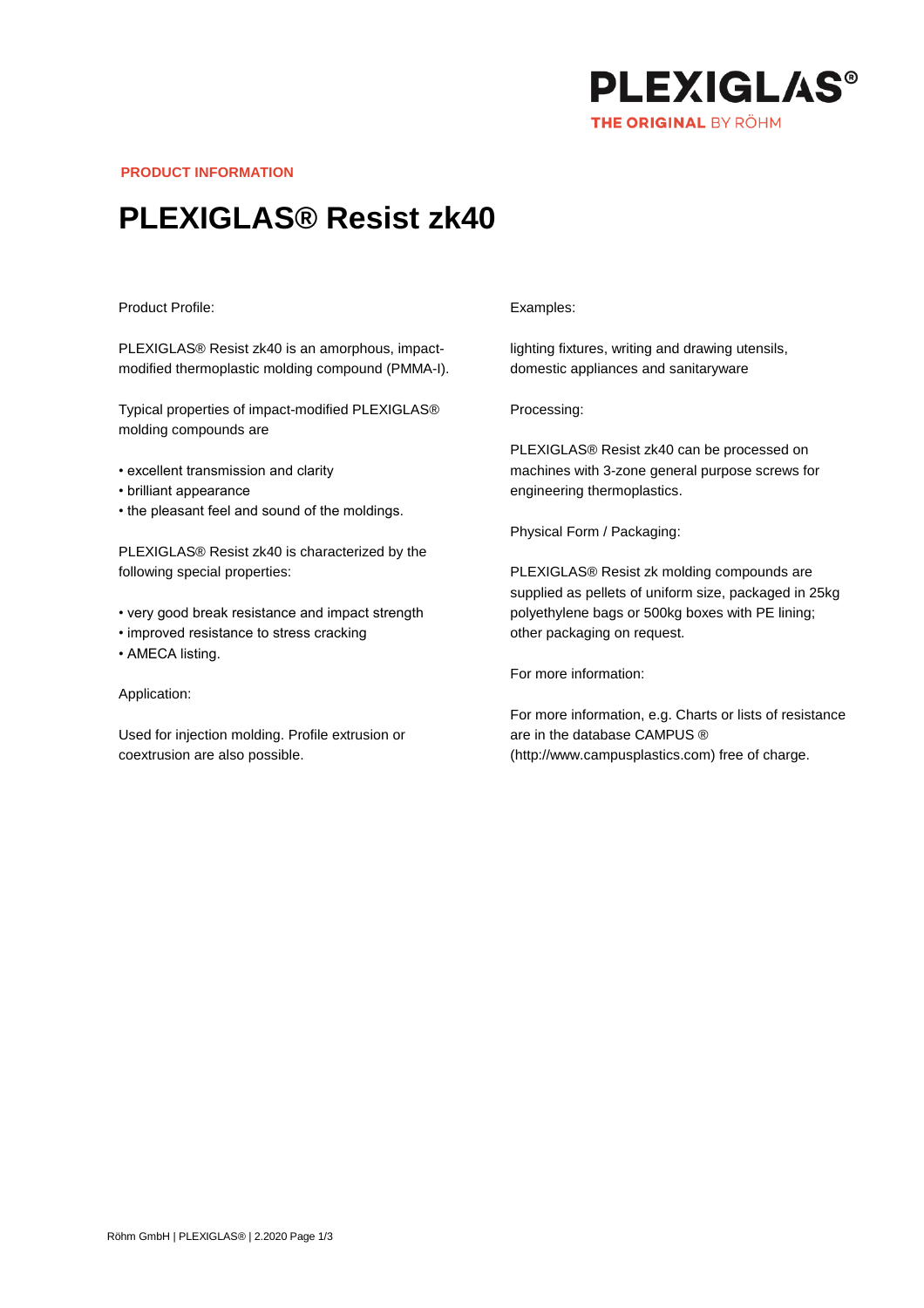# Properties:

|                                          | <b>Parameter</b>   | <b>Unit</b>            | <b>Standard</b>    | <b>PLEXIGLAS® Resist</b><br>zk40 |
|------------------------------------------|--------------------|------------------------|--------------------|----------------------------------|
| <b>Mechanical Properties</b>             |                    |                        |                    |                                  |
| <b>Tensile Modulus</b>                   | 1 mm/min           | MPa                    | <b>ISO 527</b>     | 1600                             |
| <b>Yield Stress</b>                      | 50 mm/min          | <b>MPa</b>             | <b>ISO 527</b>     | 42                               |
| <b>Yield Strain</b>                      | 50 mm/min          | %                      | <b>ISO 527</b>     | 4.5                              |
| Nominal Strain @ Break                   |                    | $\%$                   | <b>ISO 527</b>     | 30                               |
| Charpy Impact Strength                   | $23^{\circ}$ C     | kJ/m <sup>2</sup>      | <b>ISO 179/1eU</b> | 80                               |
| <b>Thermal Properties</b>                |                    |                        |                    |                                  |
| Vicat Softening Temperature              | B/50               | °C                     | <b>ISO 306</b>     | 94                               |
| <b>Glass Transition Temperature</b>      |                    | °C                     | ISO 11357          | 115                              |
| Temp. of Deflection under Load           | 0.45 MPa           | °C                     | <b>ISO 75</b>      | 92                               |
| Temp. of Deflection under Load           | 1.8 MPa            | °C                     | <b>ISO 75</b>      | 85                               |
| Coeff. of Linear Therm. Expansion        | $0 - 50^{\circ}$ C | $E-5$ / $\mathrm{K}$   | ISO 11359          | 12                               |
| Flammability UL 94                       | $1.5 \text{ mm}$   | Class                  | IEC 60695-11-10    | <b>HB</b>                        |
| <b>Rheological Properties</b>            |                    |                        |                    |                                  |
| Melt Volume Rate, MVR                    | 230°C / 3.8kg      | cm <sup>3</sup> /10min | <b>ISO 1133</b>    | 0.7                              |
| <b>Optical Properties</b>                | $d=3$ mm           |                        |                    |                                  |
| Luminous transmittance                   | D65                | $\%$                   | ISO 13468-2        | 90                               |
| Refractive Index                         | 589nm/23°C         |                        | <b>ISO 489</b>     | 1.49                             |
| <b>Other Properties</b>                  |                    |                        |                    |                                  |
| Density                                  |                    | g/cm <sup>3</sup>      | ISO 1183           | 1.13                             |
| Humidity Absorption                      | 23°C / 50%         | $\%$                   | <b>ISO 62</b>      | 0.38                             |
| <b>Recommended Processing Conditions</b> |                    |                        |                    |                                  |
| <b>Predrying Temperature</b>             |                    | °C                     |                    | max. 84                          |
| Predrying Time in Desiccant-Type Drier   |                    | h                      |                    | $2 - 3$                          |
| Melt Temperature                         |                    | °C                     |                    | 230 - 240                        |
| Mold Temperature (Injection Molding)     |                    | °C                     |                    | $50 - 70$                        |

All listed technical data are typical values intended for your guidance. They are given without obligation and do not constitute a materials specification.